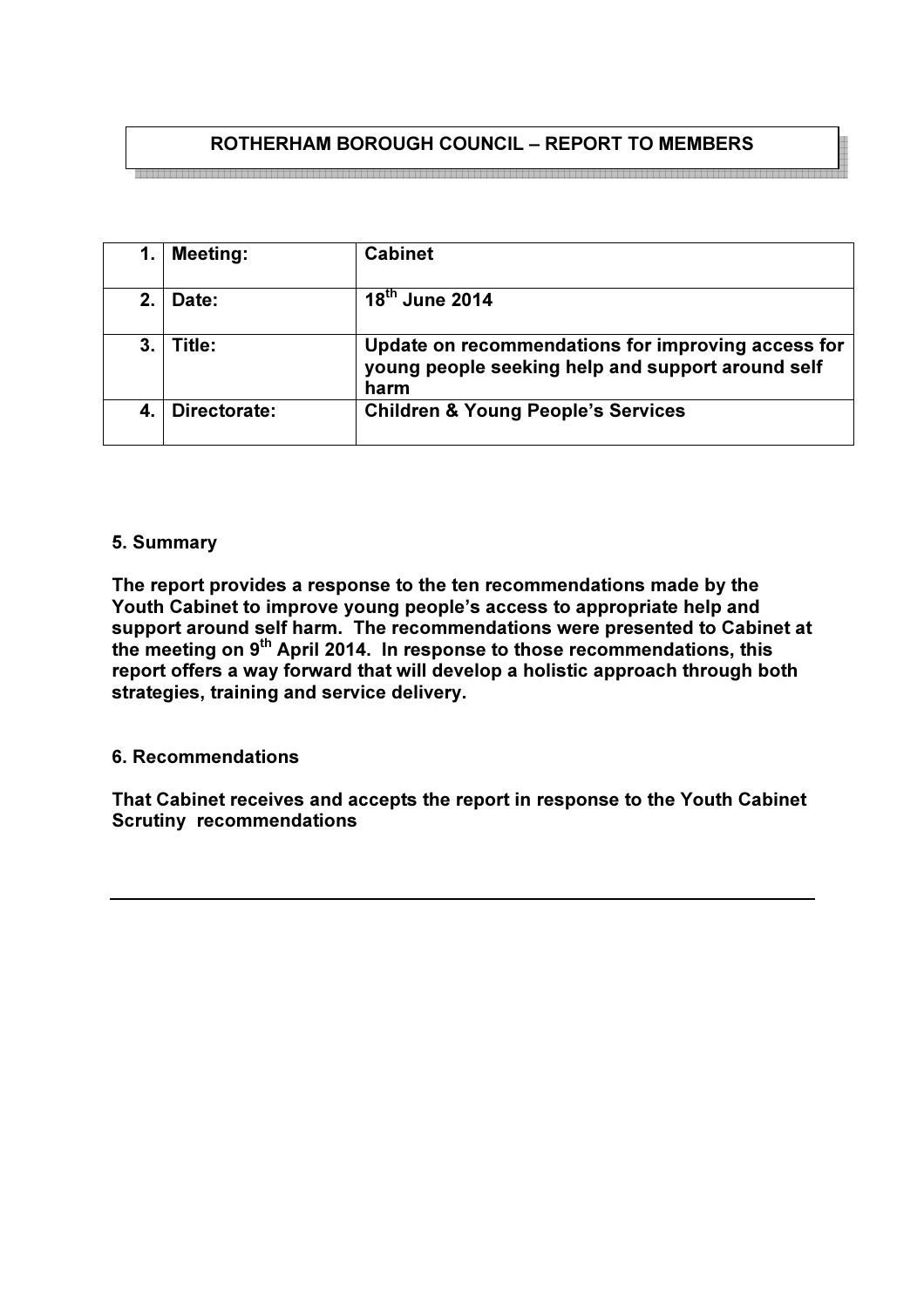## 7. Proposals and Details

The Rotherham Youth Cabinet Scrutiny Review of Improving Access for Young People Seeking Help and Support around Self Harm was presented to Cabinet on 9<sup>th</sup> April 2014. The focus of the review's recommendations was to develop clear and concise information that will improve young people's access to services. It was also recommended that a more integrated approach at a strategic level was established to ensure that young people receive an appropriate and timely intervention through clear pathways and protocols.

#### 8. Finance

The Review highlights the value of supporting young people around self harm within tight budget contraints and reduced capacity. However, the financial impact of any future identied needs will require careful consideration.

### 9. Risks and Uncertainties

By not following the review recommendations, Rotherham will find it difficult to:

- Consistently raise public awareness regarding self harm
- Improve access to appropriate support and intervention
- Destigmatise the issue of self harm
- Ensure appropriate commissioning of services
- Evidence the outcomes of The Emotional Wellbeing & Mental Health Strategy for Children & Young People 2014-19

## 10. Policy and Performance Agenda Implications

By responding to the recommendations, Rotherham will be able to:

- Ensure a consistent approach to young people
- Provide a timely response according to the needs of an individual
- Evidence that all agencies are proactively undertaking a co-ordinated approach to the issue of self harm in young people
- Evidence that the voice of young people has impacted on the strategies and guidelines
- Raise professionals' skills and knowledge to be able to respond more appropriately to young people

## 11. Background Papers and Consultation

The following people were consulted and provided information to support this report:

Ruth Fletcher-Brown - Public Health Specialist (Mental Health and Domestic Abuse)